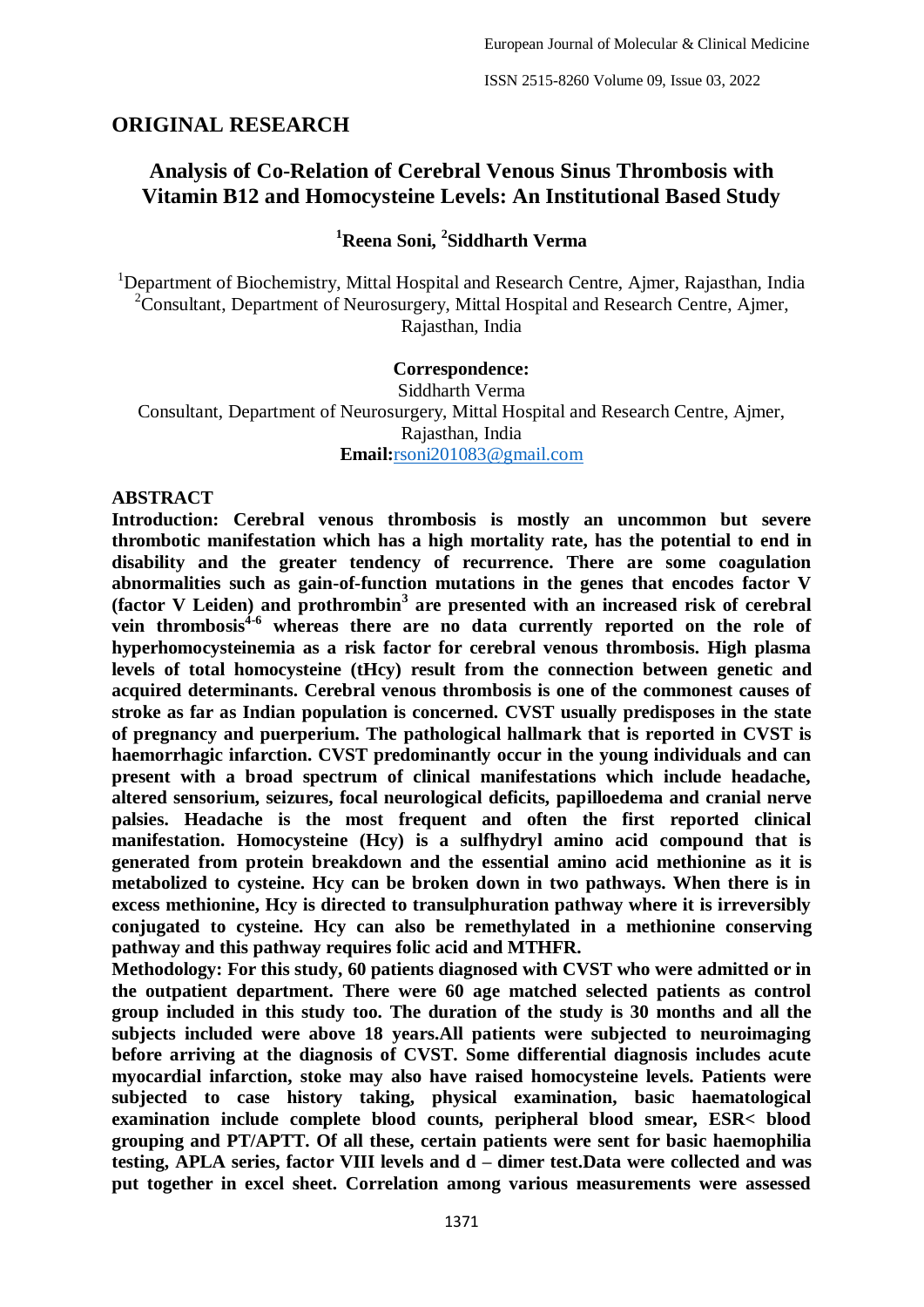**using pearson's correlation coefficients. P – value <0.05 was considered as statistically significant. One way ANOVA is also used to evaluate the relationship between control group with study group.** 

**Results: The mean age of the patients in the study group was 35.4 years and median was 35 years. CVT is observed mostly in the age group of 31 – 40 years. The youngest being 18 years old whereas the oldest being 64 years old. The study population comprised of 27 women (45%) and 33 men (55%). The male to female ratio is 1:0.85. which depicts almost equal gender distribution.Patients who presented themselves within 48 hours were considered to have an acute onset whereas it can be considered subacute when the time of presentation ranges from >48 hours to <30 days and when the time frame ranges from >30 days is considered to be chronic. In the present study, subacute presentation was seen in 32 cases (54%) followed by 23 cases with acute onset. The most common clinical presentation includes headache (88%), altered sensorium (54%), motor neurological deficits (30%) and papilledema (54%). Motor neurological discrepancy occurred in 30% patients while cranial nerve palsies were seen in 10% cases. 20% cases reported visual disturbances.Most of the patients (86%) had more than 1 cortical venous sinus involvement and the commonest being transverse sinus (76%) followed superior sagittal sinus (60%). Almost 60% cortical veins are involved in this current study population.The mean Hb concentration was calculated to be 9.9 g% with SD 2.5, median being 9.5 g%. the lowest reported level being 4.8 g% and the highest to be 16g%. 18 patients were directed to CSF analysis to rule out meningitis condition of which 15 showed normal reading and 3 developed some abnormalities with pleocytosis.Elevated homocysteine levels were found in 42 cases and the values ranges from 11.2 – 65 with the mean being 25.69, median 23.615.One way ANOVA is used to evaluate the relationship between Hcy of control group with study group where p – value <0.05 makes statistical difference. Majority of the cases suffering from homocysteinemia was found to be 30 – 40 years in males and 50 – 60 in females. Vitamin B12 level was <200 in 28 patients and 32 patients have B12 level >200.From the total of 60 cases, 13(22%) patients were puerperal, 20(32%) were secondary to trauma and infections and 28(46%) were idiopathic. Almost all patients were on heparin therapy. 68% were already on anti-epileptic drugs and 7 patients were put on supportive ventilation.** 

**Conclusion: There is no correlation between Vitamin B12 in CVST patients. Both Vit B12 and Hcy levels are inversely proportional, hyperhomocysteinemia is most of the times associated with CVT.**

**Keywords: Hyperhomocysteinemia, Cerebral Venous Thrombosis, Homocysteine.**

#### **INTRODUCTION**

Cerebral venous thrombosis is mostly an uncommon but severe thrombotic manifestation which has a high mortality rate, $<sup>1</sup>$  has the potential to end in disability and the greater tendency</sup> of recurrence.<sup> $2$ </sup> There are some coagulation abnormalities such as gain-of-function mutations in the genes that encodes factor V (factor V Leiden) and prothrombin<sup>3</sup> are presented with an increased risk of cerebral vein thrombosis<sup>4-6</sup> whereas there are no data currently reported on the role of hyperhomocysteinemia as a risk factor for cerebral venous thrombosis.<sup>7</sup> High plasma levels of total homocysteine (tHcy) result from the connection between genetic and acquired determinants.<sup>7</sup> The latter are mostly the result of deficiencies of certain vitamins such as folic acid, pyridoxine and cobalamin, which play important roles in the metabolic pathways of homocysteine. Among genetic determinants, a homozygous substitution of cytosine by thymine at the  $677<sup>th</sup>$  position of the gene encoding for methylenetetrahydrofolate reductase (MTHFR) causes a 50% reduction in the activity of this enzyme and is associated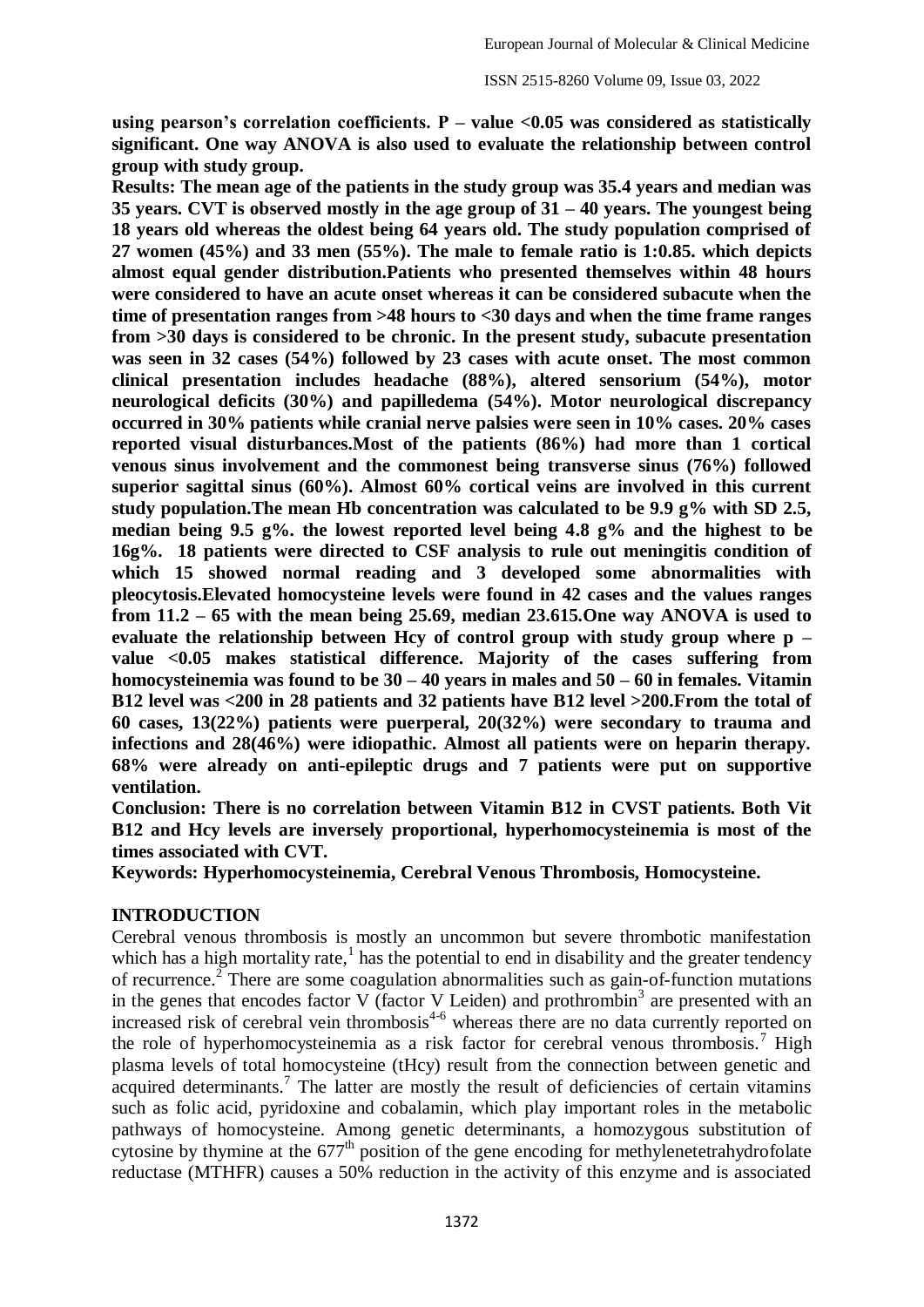with mild to moderate hyperhomocysteinemia in individuals with inadequate dietary intake of folic acid.<sup>8</sup>

Cerebral venous thrombosis is one of the commonest causes of stroke as far as Indian population is concerned. CVST usually predisposes in the state of pregnancy and puerperium. The pathological hallmark that is reported in CVST is haemorrhagic infarction. CVST predominantly occur in the young individuals and can present with a broad spectrum of clinical manifestations which include headache, altered sensorium, seizures, focal neurological deficits, papilledema and cranial nerve palsies. Headache is the most frequent and often the first reported clinical manifestation.<sup>9</sup>

Homocysteine (Hcy) is a sulfhydryl amino acid compound that is generated from protein breakdown and the essential amino acid methionine as it is metabolized to cysteine. Hcy can be broken down in two pathways. When there is in excess methionine, Hcy is directed to transulphuration pathway where it is irreversibly conjugated to cysteine. Hcy can also be remethylated in a methionine conserving pathway and this pathway requires folic acid and MTHFR. When there is a potential increase in the plasma levels of homocysteine associated with cerebral venous thrombosis, vitamin therapy has the potential to decrease the recurrence rates considerably.<sup>10</sup>

The diagnosis of CVST involves mostly with the high suspicion risk. CT image of brain affected with CVST may show direct or indirect manifestations of CVST but 10% of the population affected with CVST show normal findings. It has also been proved that early diagnosis of CVST is necessary to prevent morbidity and mortality.

The aim of this study is to evaluate the clinical profile of patients with CVST and to identify the presence of homocysteinemia and its correlation with Vitamin B12 levels.

### **METHODOLOGY**

For this study, 60 patients diagnosed with CVST who were admitted or in the outpatient department. There were 60 age matched selected patients as control group included in this study too. The duration of the study is 30 months and all the subjects included were above 18 years.

All patients were subjected to neuroimaging before arriving at the diagnosis of CVST. Some differential diagnosis includes acute myocardial infarction, stoke may also have raised homocysteine levels. Patients were subjected to case history taking, physical examination, basic haematological examination include complete blood counts, peripheral blood smear, ESR< blood grouping and PT/APTT. Of all these, certain patients were sent for basic haemophilia testing, APLA series, factor VIII levels and d – dimer test.

Data were collected and was put together in excel sheet. Correlation among various measurements were assessed using pearson's correlation coefficients. P – value <0.05 was considered as statistically significant. One way ANOVA is also used to evaluate the relationship between control group with study group.

### **RESULTS**

The mean age of the patients in the study group was 35.4 years and median were 35 years. CVT is observed mostly in the age group of  $31 - 40$  years. The youngest being 18 years old whereas the oldest being 64 years old. The study population comprised of 27 women (45%) and 33 men (55%). The male to female ratio is 1:0.85. which depicts almost equal gender distribution.

Patients who presented themselves within 48 hours were considered to have an acute onset whereas it can be considered subacute when the time of presentation ranges from  $>48$  hours to <30 days and when the time frame ranges from >30 days is considered to be chronic. (Bousser et al, 1985) In the present study, subacute presentation was seen in 32 cases (54%)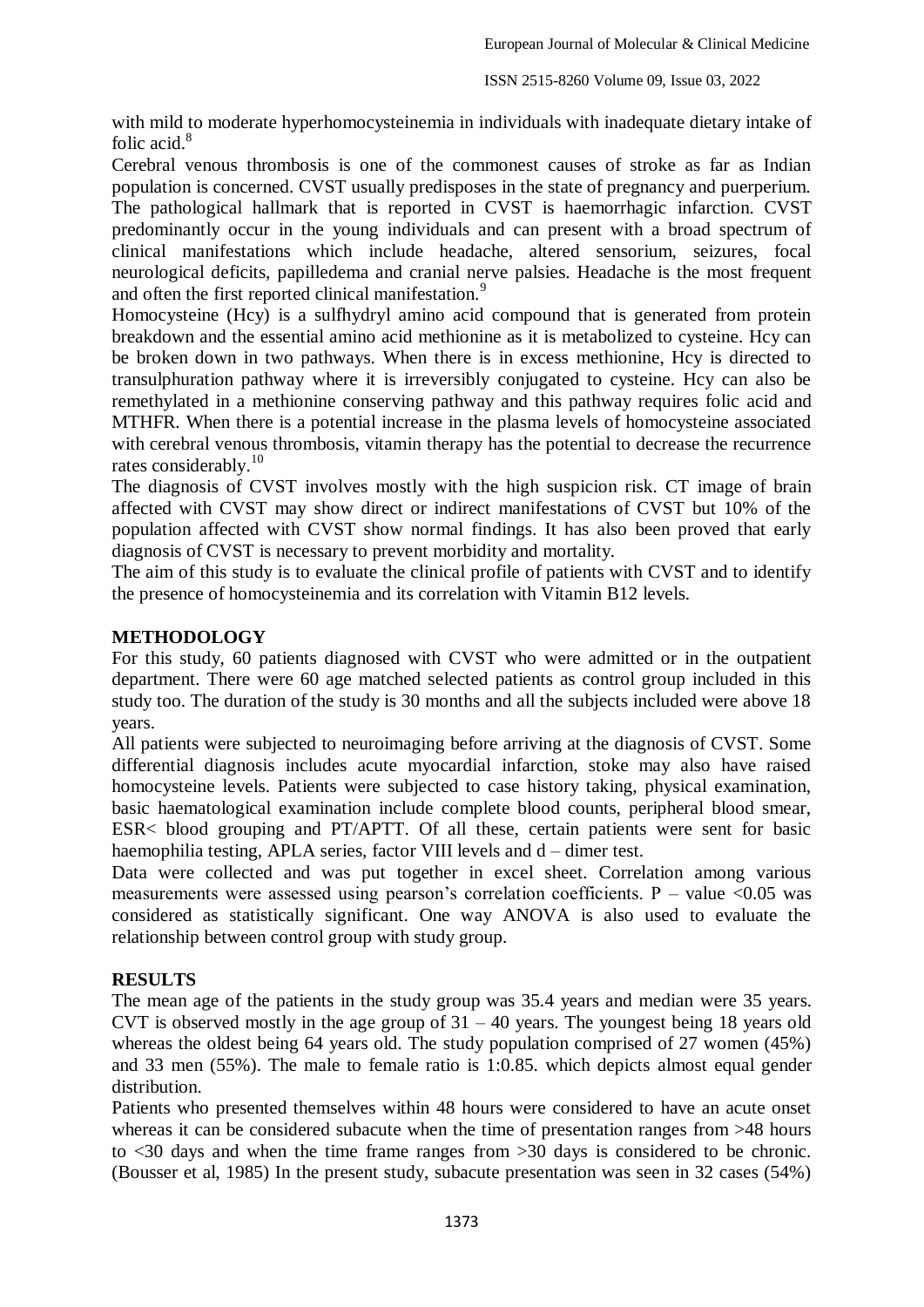followed by 23 cases with acute onset. The most common clinical presentation includes headache (88%), altered sensorium (54%), motor neurological deficits (30%) and papilledema (54%). Motor neurological discrepancy occurred in 30% patients while cranial nerve palsies were seen in 10% cases. 20% cases reported visual disturbances.

Most of the patients (86%) had more than 1 cortical venous sinus involvement and the commonest being transverse sinus (76%) followed superior sagittal sinus (60%). Almost 60% cortical veins are involved in this current study population.

The mean Hb concentration was calculated to be 9.9 g% with SD 2.5, median being 9.5 g%. the lowest reported level being 4.8 g% and the highest to be 16g%. 18 patients were directed to CSF analysis to rule out meningitis condition of which 15 showed normal reading and 3 developed some abnormalities with pleocytosis.

Elevated homocysteine levels were found in 42 cases and the values ranges from  $11.2 - 65$ with the mean being 25.69, median 23.615.

One way ANOVA is used to evaluate the relationship between Hcy of control group with study group where  $p -$  value <0.05 makes statistical difference. Majority of the cases suffering from homocysteinemia was found to be  $30 - 40$  years in males and  $50 - 60$  in females. Vitamin B12 level was <200 in 28 patients and 32 patients have B12 level >200.

From the total of 60 cases, 13(22%) patients were puerperal, 20(32%) were secondary to trauma and infections and 28(46%) were idiopathic. Almost all patients were on heparin therapy. 68% were already on anti-epileptic drugs and 7 patients were put on supportive ventilation.

## **DISCUSSION**

Out of 60 study patients, 42 patients were found to be having elevated levels of homocysteine resulting in the incidence of 44%. Values of homocysteine ranges from 11.2 – 65, mean being 25.69 and median is 23.615. These observations corroborate with those studies done by Cantu et all<sup>3</sup> where there was 13.58% of incidence with 45 patients developed CVT. *Marinelli* et al<sup>4</sup> reported elevated levels of homocysteine in 33 patients out of 121 patients with CVST. As per the available data in literature, hyperhomocysteinemia is an important cause of hypercoagulopathy and therefore it is prudent that high levels of homocysteine have unprovoked venous thrombosis.

This study reveals that hyperhomocysteinemia significantly increases the risk of cerebral venous thrombosis by 4 – fold. There are certain determinants of hyperhomocysteinemia which include low serum folate level and the homozygous 677 C>T mutation in the MTHFR gene which are most commonly associated with the increased risk of the disease. Boers et al showed that using a methionine loading test, identified hyperhomocysteinemia in 4 of 50 patients (28%) with premature peripheral and cerebral arterial disease under 50 years of  $\rm{age}$ <sup>11</sup>

Brattstrom et al reported methionine intolerance in 26 of 72 patients with cerebrovascular disease who were all below 55 years of age.<sup>12</sup> Malinow et al in their study reported with higher levels of fasting serum total homocysteine in 47 patients with peripheral occlusive vascular disease than in normal individuals.<sup>13</sup>

Araki et al concluded that high levels of serum homocysteine levels in 45 patients with cerebral infarction as compared with the same number of normal subjects, hypertension and cerebral bleeding.<sup>14</sup> The findings obtained from our study has profound evidence relating hyperhomocysteinemia to vascular disease and conclude that the relation is independent of the other risk factors associated.

There are certain limitations associated with this study which include that the patients referred for thrombophilia screening to our specialized centre are commonly selected. But, the exclusion of the most severe patients, such as those with previous history of venous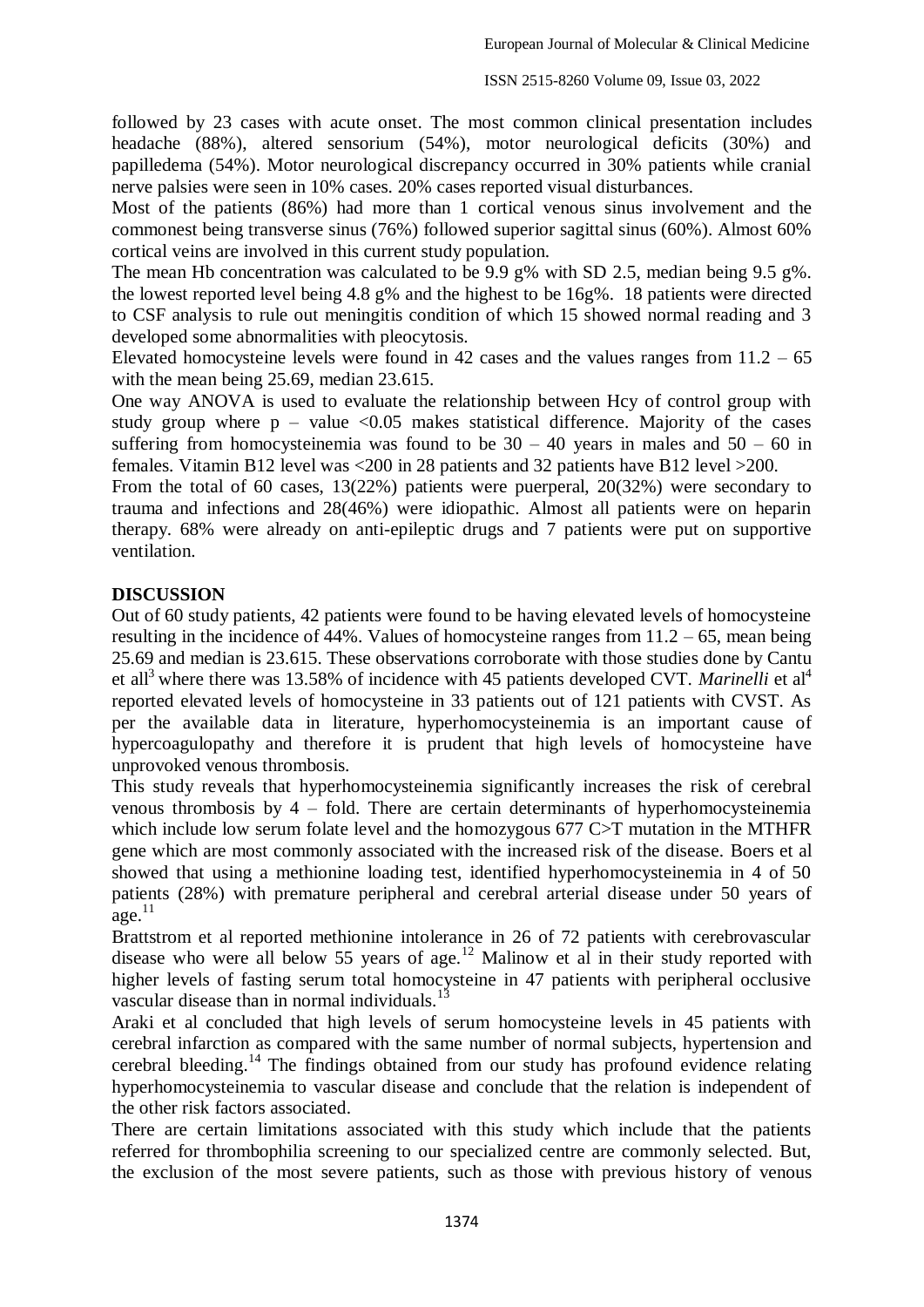thrombosis, should have limited the possibility of risk over-quantification. A diagnostic bias is thought to be reduced by the recap of the existing previous medical records and imaging of patients with cerebral venous thrombosis by an expert radiologist/interpreter. The association between hyperhomocysteinemia and cerebral vein thrombosis was observed in both sexes. Whether hyperhomocysteinemia is a cause or merely a consequence of cerebral vein thrombosis cannot be established by studies with a retrospective study design. However, the rarity of cerebral vein thrombosis makes the organization of prospective and/or intervention studies cumbersome to carry forward.

Thrombophilia screening including the coagulation factor abnormalities such as factor V Leiden, prothrombin mutation, deficiencies of antithrombin, protein C, and protein S, and the presence of antiphospholipid antibodies, is recommended in the diagnostic work up in patients with cerebral vein thrombosis.<sup>6</sup> The results of this study suggest that measurements of plasma tHcy should be included in thrombophilia screening. At variance with other types of thrombophilia, hyperhomocysteinemia can be easily and safely treated with vitamin supplementation (folic acid alone o in combination with cobalamin and pyridoxine). Whether or not the correction of hyperhomocysteinemia with vitamin therapy will help to reduce the high risk of recurrent cerebral vein thrombosis (up to  $20\%$ )<sup>2</sup> is not demonstrated by this retrospective study, but it should be tested in proper studies.

### **CONCLUSION**

There is no correlation between Vitamin B12 in CVST patients. Both Vit B12 and Hcy levels are inversely proportional, hyperhomocysteinemia is most of the times associated with CVT.

### **REFERENCES**

- 1. Ferro JM, Lopes MG, Rosas MJ, Ferro MA, Fontes J. Cerebral Venous Thrombosis Portuguese Collaborative Study Group. Long-term prognosis of cerebral vein and dural sinus thrombosis. Results of the VENOPORT study. Cerebrovasc Dis. 2002;13:272-278.
- 2. Preter M, Tzourio C, Ameri A, Bousser MG. Longterm prognosis in cerebral venous thrombosis. Follow-up of 77 patients. Stroke. 1996;27:243- 246.
- 3. Martinelli I. Risk factors in venous thromboembolism. Thromb Haemost. 2001;86:395- 403.
- 4. Martinelli I, Sacchi E, Landi G, Taioli E, Duca F, Mannucci PM. High risk of cerebral vein thrombosis in carriers of a prothrombin-gene mutation and in users of oral contraceptives. N Engl J Med. 1998;338:1793-1797.
- 5. Zuber M, Toulon P, Marnet L, Mas JL. Factor V Leiden mutation in cerebral venous thrombosis. Stroke. 1996;27:1721-1723.
- 6. Deschiens MA, Conard J, Horellou MH, et al. Coagulation studies, factor V Leiden, and anticardiolipin antibodies in 40 cases of cerebral vein thrombosis. Stroke. 1996;27:1724- 1730.
- 7. Cattaneo M. Hyperhomocysteinemia, atherosclerosis and thrombosis. Thromb Haemost. 1999;81: 165-176.
- 8. Ma J, Stampfer MJ, Hennekens CH, et al. Methylenetetrahydrofolate reductase polymorphism, plasma folate, homocysteine, and risk of myocardial infarction in US physicians. Circulation 1996;94:2410-2416.
- 9. Bousser MG, Chiras J, Bones J, Castaigne P. Cerebral venous thrombosis. A review of 38 cases. Stroke 1985; 16:199-213.
- 10. Homocysteine Lowering Trialists' Collaboration. Lowering blood homocysteine with folic acid based supplements: meta-analysis of randomized trials. Br Med J. 1998;316:894-898.